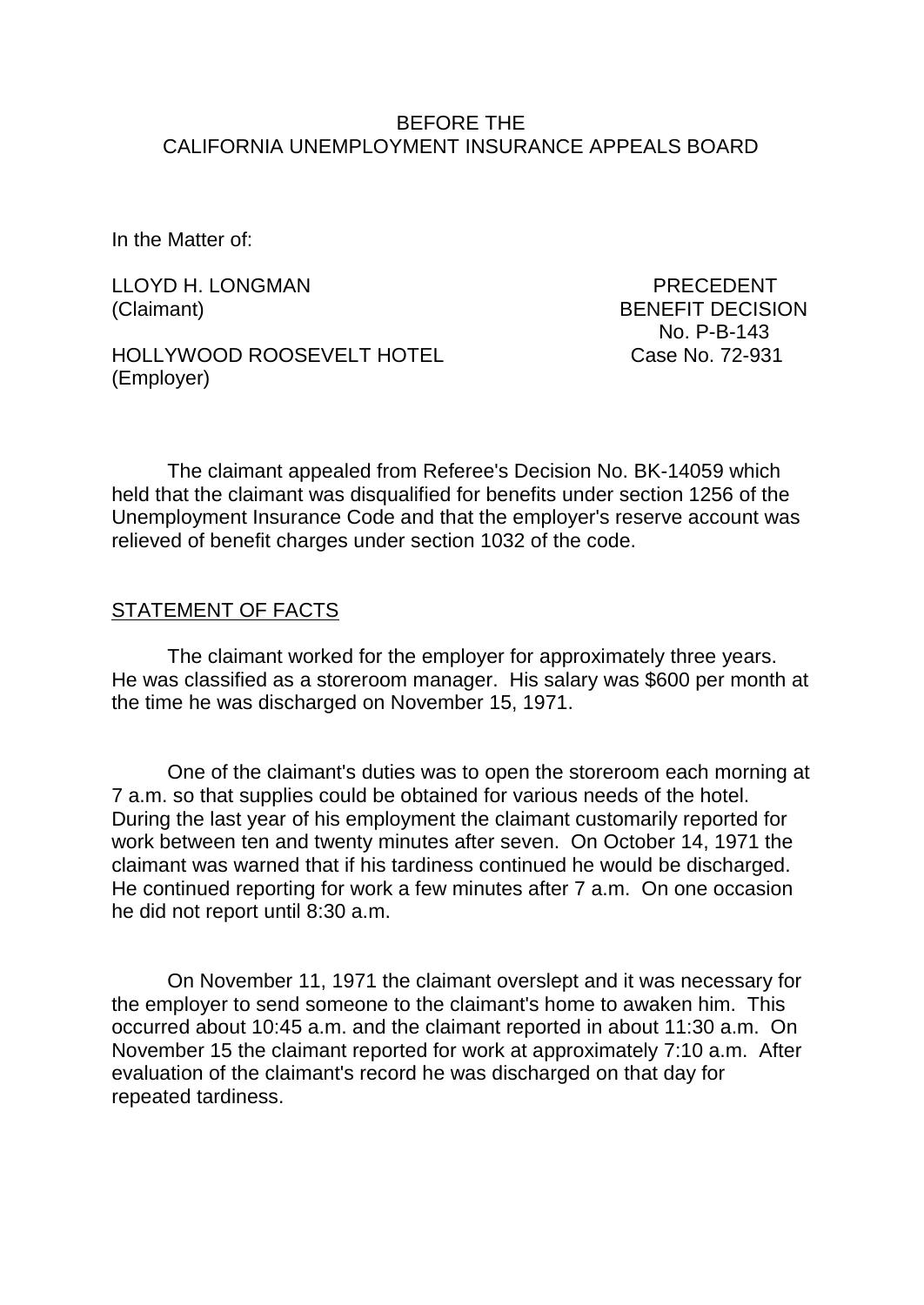The claimant was not required to punch a time clock. Since he was not an hourly paid employee, he considered that he had status as an executive. Because of this status he did not regard himself as being late on those days when he reported for work between ten and twenty minutes after seven. He considered that he had no regularly assigned hours, although he conceded that he was supposed to be at work "around 7 a.m."

## REASONS FOR DECISION

Section 1256 of the California Unemployment Insurance Code provides that an individual is disqualified for benefits and sections 1030 and 1032 of the code provide that the employer's reserve account may be relieved of benefit charges if the claimant has been discharged for misconduct connected with his most recent work.

In Appeals Board Decision No. P-B-3 we found that the four elements necessary to establish misconduct are:

- 1. a material duty owed by the claimant to the employer under the contract of employment;
- 2. a substantial breach of that duty;
- 3. a breach which is a wilful or wanton disregard of that duty; and
- 4. a disregard of the employer's interest which tends to injure the employer.

The claimant in this matter has maintained that he had no fixed time for reporting for work. The weight of the evidence is to the contrary. One of his duties was to open the storeroom at 7 a.m. so that supplies could be obtained. When he was warned on October 14 that his continued tardiness would result in his discharge, he could not have entertained any reasonable doubt that he was expected to be at work at 7 a.m. Nevertheless, he continued to report from ten to twenty minutes late and on two occasions was late in excess of an hour.

The claimant's pattern of reporting for work late without reasonable excuse was a course of conduct in substantial disregard of the employer's